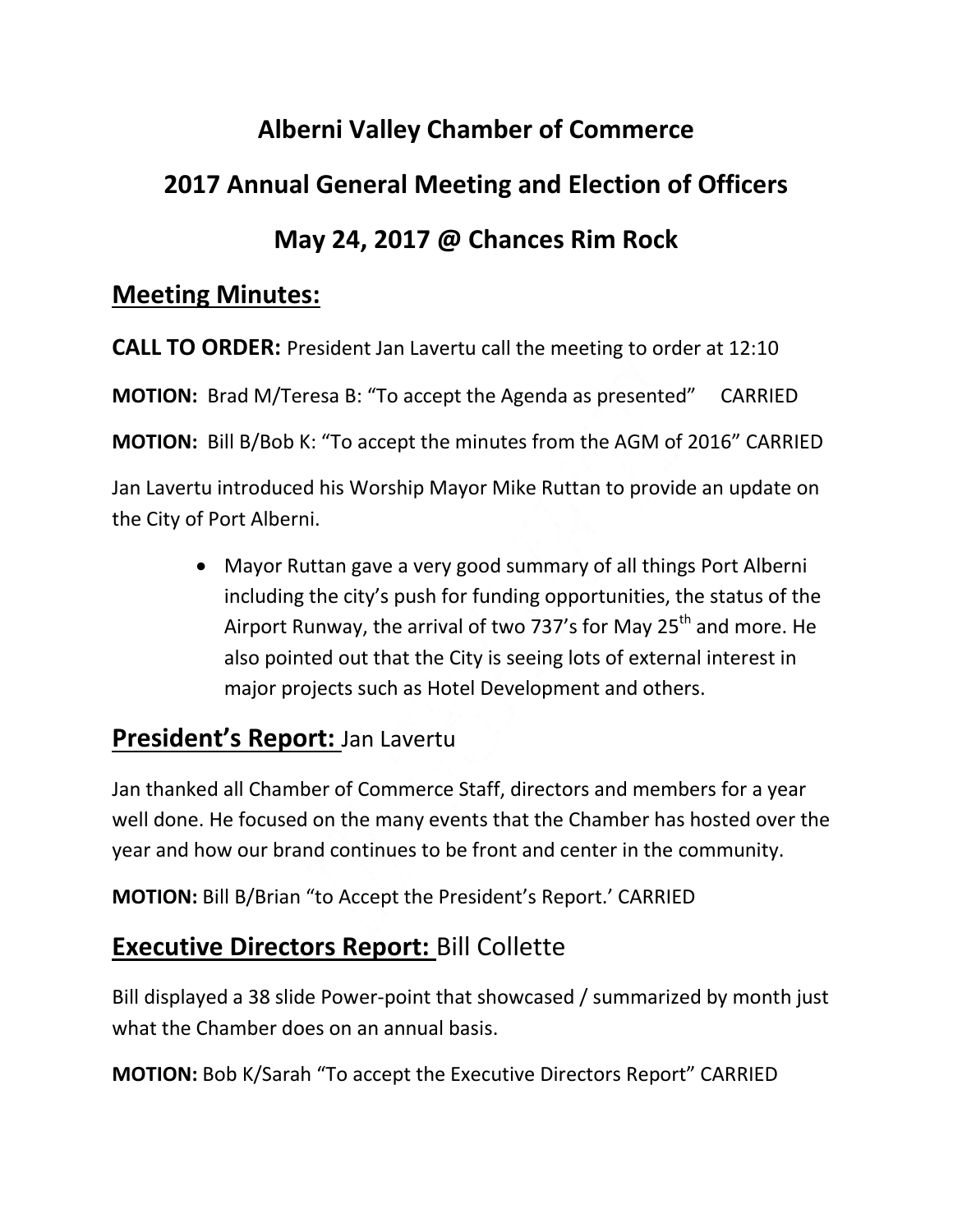#### **REVIEW ENGAGEMENT REPORT:**

 ACCOUNTANT Rob Anderson of Anderson Associates presented the chamber's ENGAGEMENT REVIEW for 2016. Rob presented basic summary figures for the membership, expenses, loans with Community Futures and equity. Membership's showing an increase in revenue. He commented the cash-flow was in good financial shape.

**MOTION:** Brad/Bill B "To Accept the Review Engagement Report as presented" CARRIED

**MOTION:** Sarah/Deb "To Appoint Anderson Associates as the Alberni Valley Chamber of Commerce Auditors for 2017" CARRIED

#### **REVISION - CONSTITUTION AND BYLAWS:**

Jan identified the need to edit our current Constitution and By-Laws in order to meet the criteria of Corporations Canada. Corporations Canada does have to approve the By-Laws every time they are changed. Changes proposed allow for longer terms of office..

**MOTION:** Bob K/Brad "To Accept the Revision & Up-date as presented" CARRIED

## **OUTGOING: 1ST YEAR & 2ND YEAR DIRECTORS**

Jan Lavertu recognized and commenced the outgoing directors including: himself, 1<sup>st</sup> VP Kris Patterson, 2<sup>nd</sup> VP Brad Minton, Treasurer Deb Haggard, Secretary Sarah Jones. Also leaving are Directors Cindy Solda, Nicole Mitchell, Rebecca Palmer & Bill Brown. Jan confirmed that four directors have one year left on their terms including: Daniel Savard, Alicia La Rue, Malcolm Menninga & Brian Callender.

Jan introduced Brad Minton as the Chair of the Nomination Committee

Brad confirmed the work that he, Rebecca had done to find applicants. He also confirmed that:

Election is not necessary unless nominations are received from the floor.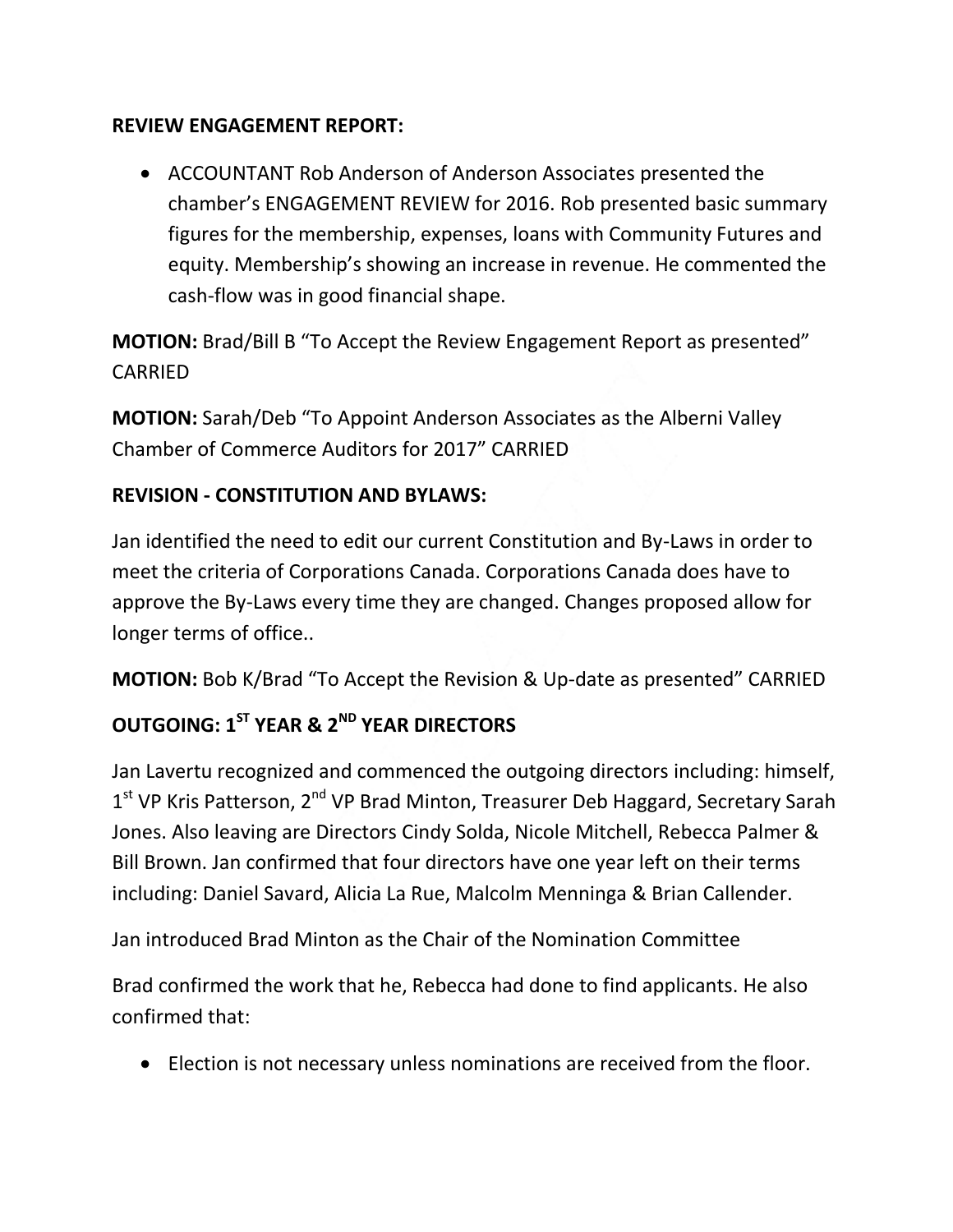That concluded Brad's Nominating Committee Report

Brad then introduced Bob Kanngiesser who came up to run the Election.

Bob first introduced the 3 returning Directors who were voted in for a two year term in 2015. Those three: Rebecca Palmer, Cindy Solda (absent) and Bill Brown were confirmed as moving to the 1 year Director positions.

Bob then sought nominations from the floor for the Executive Positions. As none were received all five positions were acclaimed as follows:

**President** – Jan Lavertu ( Owner of Home Hardware) **1 st Vice President** – Kris Patterson ( Pacific Chevrolet) **2 nd Vice President** – Brad Minton (Retired) **Treasurer** – Deb Haggard (Community Futures) **Secretary –** Sarah Jones ( Walk the Coast)

The next step was a vote for the four open positions for two year Directors. Members were instructed to select four of the following six applicants after it was confirmed that no others from the floor were putting their names forward.

Each of the six applicants were invited to speak for up to two minutes. Patricia Pouliot spoke for her husband Blain and Brad Minton read a prepared commentary from Nicole Mitchell. The others all spoke on their own behalf.

- 1. Alicia La Rue Thrive Design
- 2. Malcolm Menninga Alberni Duradek
- 3. Brian Callender CBI Rehab In Motion
- 4. Dan Savard Swept Away Inn
- 5. Blain Pouliot ATV West Coast Edge
- 6. Nicole Mitchell Staples

Ballots counted by: Rob Anderson, Jodi Irving, Norma Doucette

**MOTION:** Dewayne/Rebecca "To Destroy all ballots" CARRIED